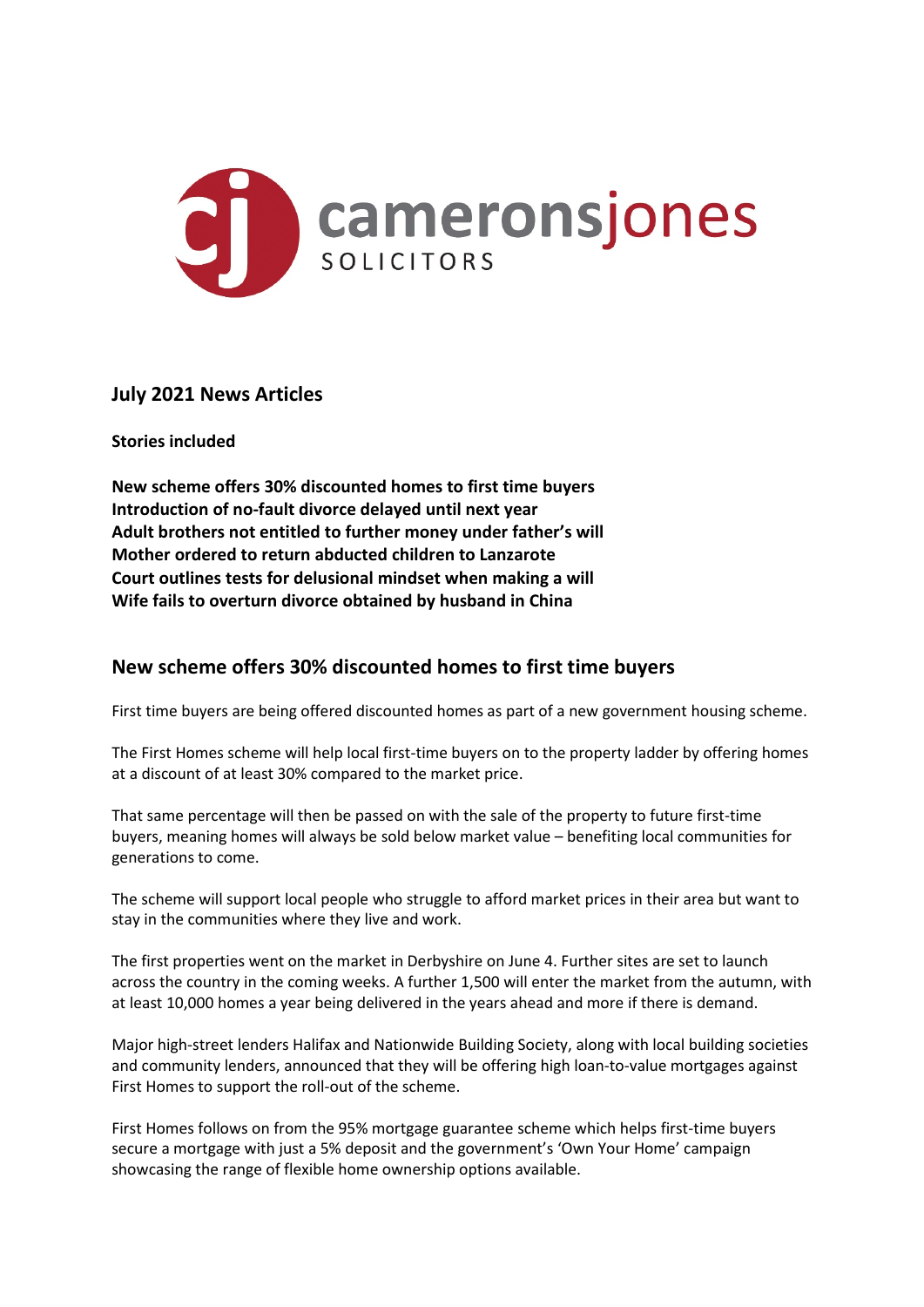First-time buyers can find the right scheme for them via the Own Your Home website which provides a single gateway for all routes to home ownership.

Housing Secretary Robert Jenrick said: "These homes will be locked in for perpetuity to first-time buyers and key workers from their local area – making them an asset to both their owners and the wider local community."

Please contact us if you would like advice about the legal aspects of buying or selling a home.

## **Introduction of no-fault divorce delayed until next year**

The introduction of no-fault divorces, which was due to take place this autumn, has been postponed until next year.

The courts minister Chris Philp made the announcement in response to a parliamentary question.

He said the provisions of the Divorce, Dissolution and Separation Act 2020 must be put back because not enough progress had been made in making the necessary preparations. The Ministry of Justice (MoJ) is now hoping to go ahead by 6 April 2022.

The cautious approach reflects the concerns expressed by critics of the bill that it will make it too easy for couples to end their marriage before exploring every avenue to find a way to stay together.

Under current law, one spouse must allege adultery, unreasonable behaviour or desertion in order to start divorce proceedings immediately.

Under the new law, they will only have to state that the marriage has broken down irretrievably.

The Act also allows couples to jointly apply for a divorce, where the decision to separate is mutual.

As a safeguard against couples rushing too quickly into ending their marriage, there must be a minimum six-month period between the lodging of a petition to the divorce being made final.

The MoJ is working with the family procedure rule committee to identify what amendments are needed and create new practice directions.

Philp said: 'The Ministry of Justice is committed to ensuring that the amended digital service allows for a smooth transition from the existing service which has reformed the way divorce is administered in the courts and improved the service received by divorcing couples at a traumatic point in their lives.

'Following detailed design work, it is now clear that these amendments, along with the full and rigorous testing of the new system ahead of implementation, will not conclude before the end of the year.'

Law Society president I. Stephanie Boyce said: "While we're disappointed at the delay to the reforms, we welcome the continued commitment to ensuring the reforms are fit for purpose. It is better to have a working system in place rather than forging ahead when there are known issues."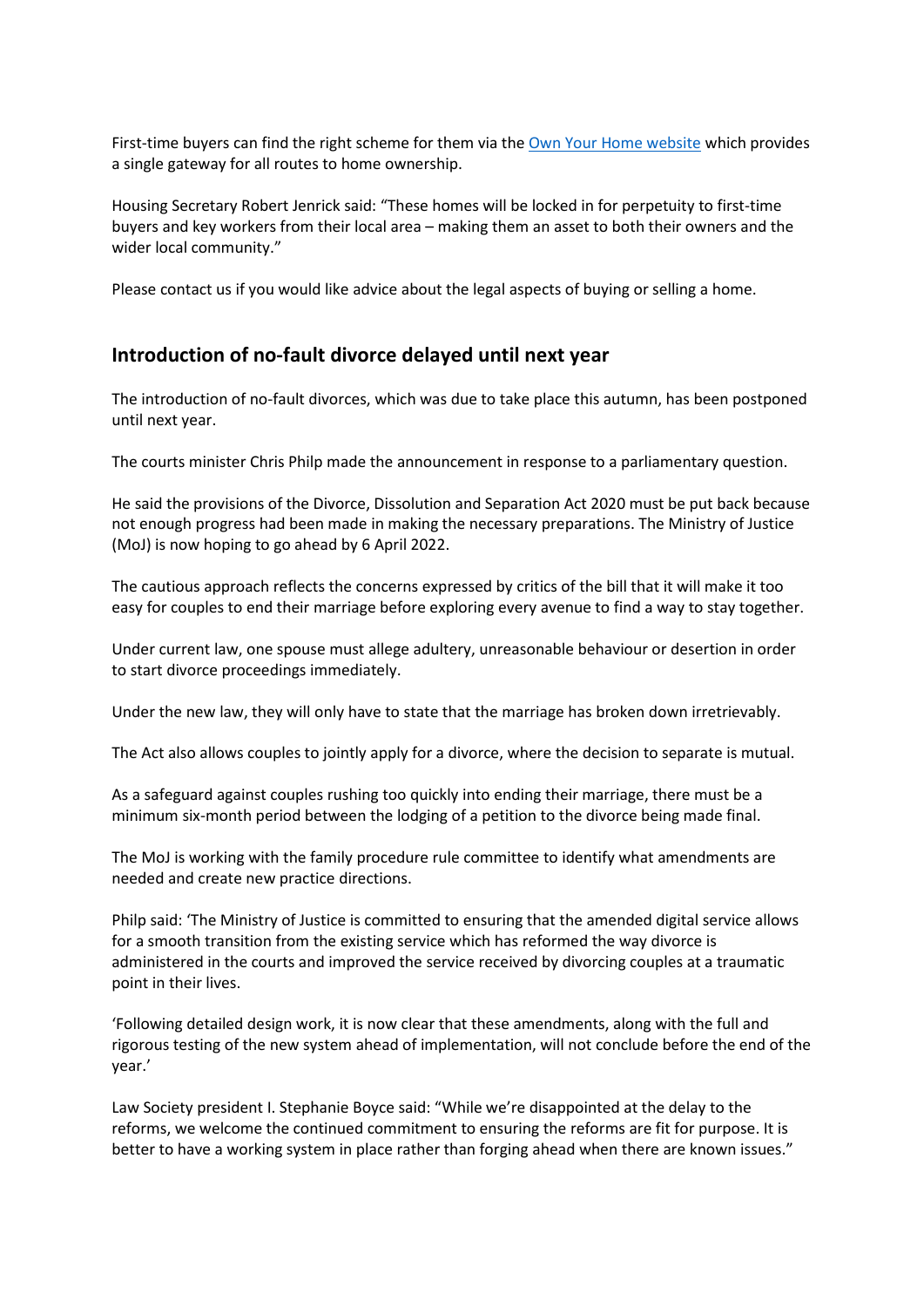We shall keep clients informed of developments.

Please contact us if you would like more information about the issues raised in this article or any aspect of family law.

## **Adult brothers not entitled to further money under father's will**

Two adult brothers have failed in their attempt to be given a share of their deceased father's estate after being left out of his will.

The High Court ruled that it was clear that the father had made provision for them while he was alive and did not want them to receive anything further.

The brothers were aged 40 and 39. Their father had been married to their mother for 34 years. The couple divorced in 2007.

The marital assets were split approximately 50/50. He remarried and, in 2015, made a will under which his second wife was principal beneficiary.

The father died in 2017. His estate was worth around £2.2 million.

The court heard evidence that the father and his first wife had funded the private education, gap years and university courses of both brothers.

In 2008, following the sale of a property in London, the father gifted one brother £177,000 and the other £185,000. In a letter to them at the time, he indicated that they should invest the money in property and that they should expect no further financial assistance from him.

Further correspondence supported his expectation that they would be financially independent following the gifts.

Following his death, the brothers applied for an order under the Inheritance (Provision for Family and Dependants) Act 1975 for reasonable financial provision to be made for them from their father's estate.

The court rejected the application.

It noted that the brothers were adults who had lived their own lives and made their own lifestyle decisions without any further financial assistance after 2008.

Neither could demonstrate needs for maintenance which they could not meet, if necessary, by adjustment to their lifestyle. Both had received financial assistance from their mother over the years following the divorce.

A parent was not legally obliged to maintain an adult child. The father had no obligations or responsibilities towards either brother at the time of his death. On their own evidence, they had sought further financial assistance from him after the 2008 gifts, which he had refused.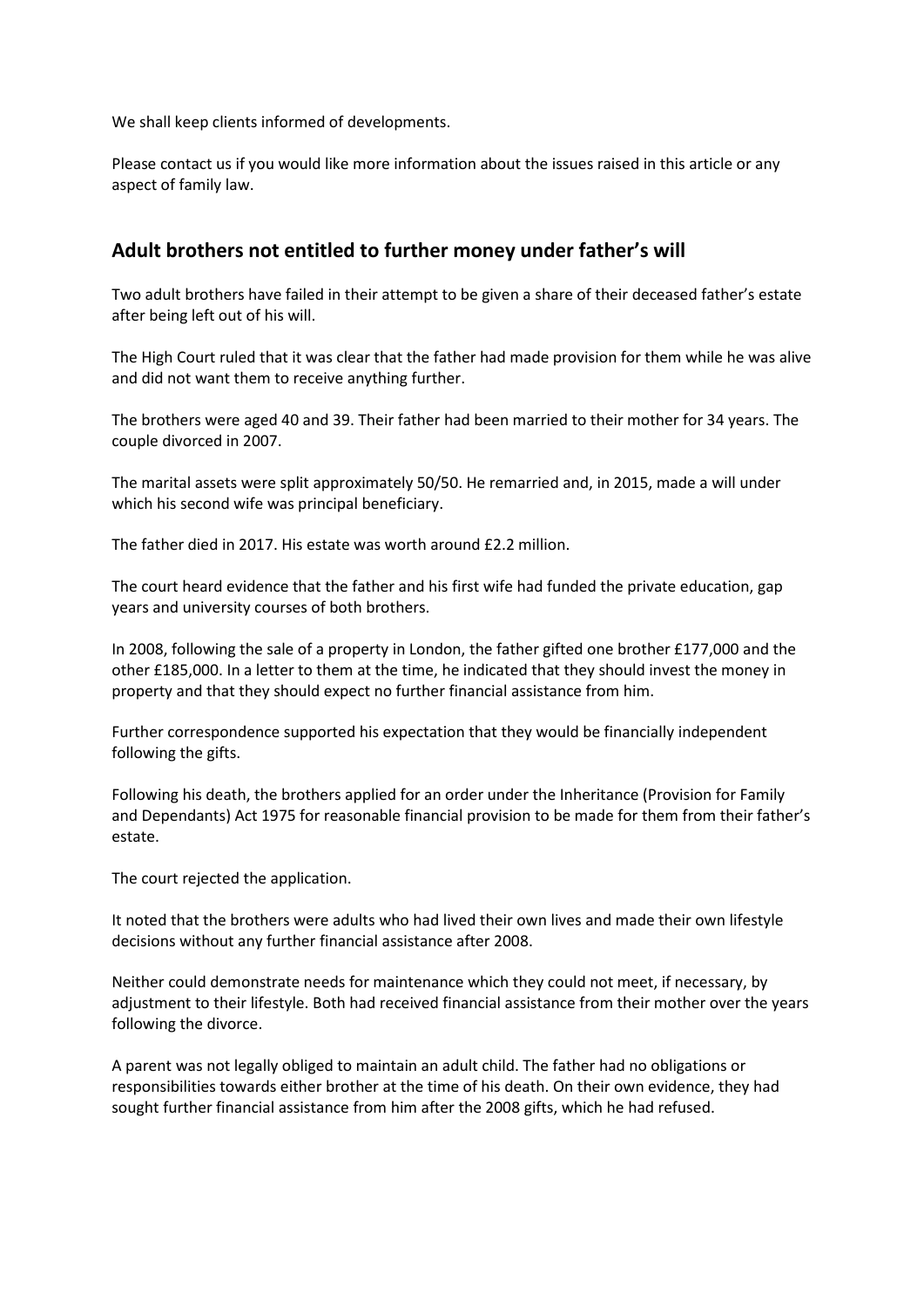The most important aspect of his relationship with the brothers as far as their claim was concerned was that, after he made the 2008 gifts, he was not prepared to provide further financial assistance to them.

In all the circumstances, the father's will did not fail to make reasonable financial provision for them.

Please contact us if you would like more information about the issues raised in this article or any aspect of wills and probate.

## **Mother ordered to return abducted children to Lanzarote**

A mother who wrongfully removed her two sons from their home after separating from their father has been ordered to return them to Lanzarote.

The two boys, referred to only as X and Y, were three years and 18 months old, respectively.

The father was Italian but had lived in Lanzarote since he was seven and was now 36. Both boys were born in Lanzarote. The parents were never married.

The mother, who was British, described their relationship as one in which she felt controlled and coerced, and in which she suffered more vivid forms of domestic abuse, including physical violence.

On 14 January 2021, the mother removed X from school, and flew with the boys to England; she did that without notice to the father and without his consent. The father immediately lodged a complaint with the police in Lanzarote, alleging abduction.

The mother issued proceedings in Spain for sole custody and guardianship of the two children, and financial maintenance. Within those proceedings, the mother sought leave to relocate the children to England, offering contact with the father.

There was to be a hearing to be arranged in the court in Spain.

They were currently staying with the mother's father in England. If there had been a wrongful removal of the two boys from Lanzarote to England, the court would be obliged to order the return of the children under the Hague Convention on the Civil Aspects of International Child Abduction 1980 unless specified exceptions applied.

The mother sought to demonstrate that there was a "grave" risk that the return of the boys to Lanzarote would expose them to "physical or psychological harm or otherwise place them in an intolerable situation".

The High Court ruled against her. It held that there had been a wrongful removal of the two boys from Lanzarote to England. The mother had failed in her efforts to demonstrate that her case fell within the limited exceptions specified in the Convention.

Thus, the court was obliged to make a return order in respect of the children. However, it would be wrong to require the mother and children to return to Lanzarote until after the hearing within the domestic custody proceedings in the court in Spain.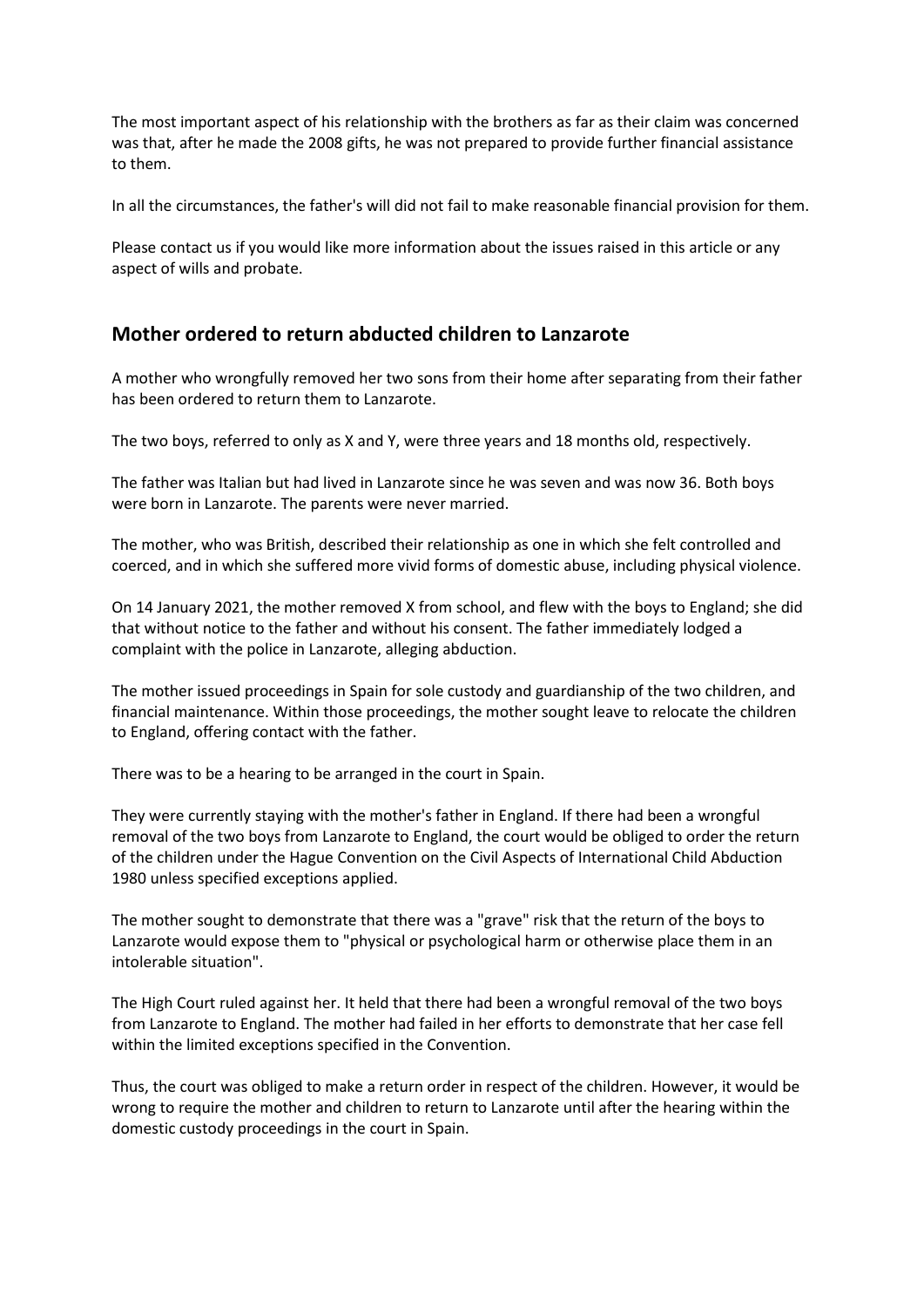The Spanish court might undertake a much more focused welfare review and reach a welfare decision by reference to the children's best interests, and it would be wrong to require the mother and children to return to Lanzarote only for the Spanish court to rule a few weeks later that it would be in the boys' best interests for them to return to England.

Please contact us if you would like more information about the issues raised in this article or any aspect of family law.

## **Court outlines tests for delusional mindset when making a will**

The High Court has outlined some tests for mental capacity and whether a person may have had delusional beliefs when making a will.

The issue arose following a family dispute involving a brother and sister.

Their parents had divorced in 1980 when their mother discovered letters written by her husband which revealed that he had sexually abused his daughter, the sister in this case.

When the mother died, she left the daughter out of her will because their relationship had deteriorated over the years.

The daughter responded by challenging the will.

The judge found that the mother had "taken against" the daughter and irrationally maintained that the daughter had cut her out of her life, rather than the other way around.

She made wills in 2010 and 2013. In the 2010 will she left a diamond ring to the daughter and her residuary estate to her son.

In the 2013 will she left everything to her son and his family. The daughter was to receive nothing.

She had said that she would not give anything to the daughter as she was "a shopaholic and would just fritter it away". She also believed that the daughter had never been sexually abused by her father and that there were no letters proving the abuse existed.

The judge found that the mother's beliefs were irrational to the point of being delusional. He accepted the evidence of the daughter's expert that the mother was suffering from an affective disorder which included a complex grief reaction and depression which impaired her testamentary capacity.

The brother appealed but the High Court upheld the decision and outlined the correct tests for assessing delusional behaviour.

When considering whether a testator (person making a will) held delusional beliefs impairing their testamentary capacity, the relevant false belief had to be irrational and fixed in nature.

However, it was not essential to demonstrate that it would have been impossible to reason the testator out of the belief. It would be sufficient to show that the belief was formed and maintained in the face of clear evidence to the contrary, of which the testator was aware and would not have forgotten.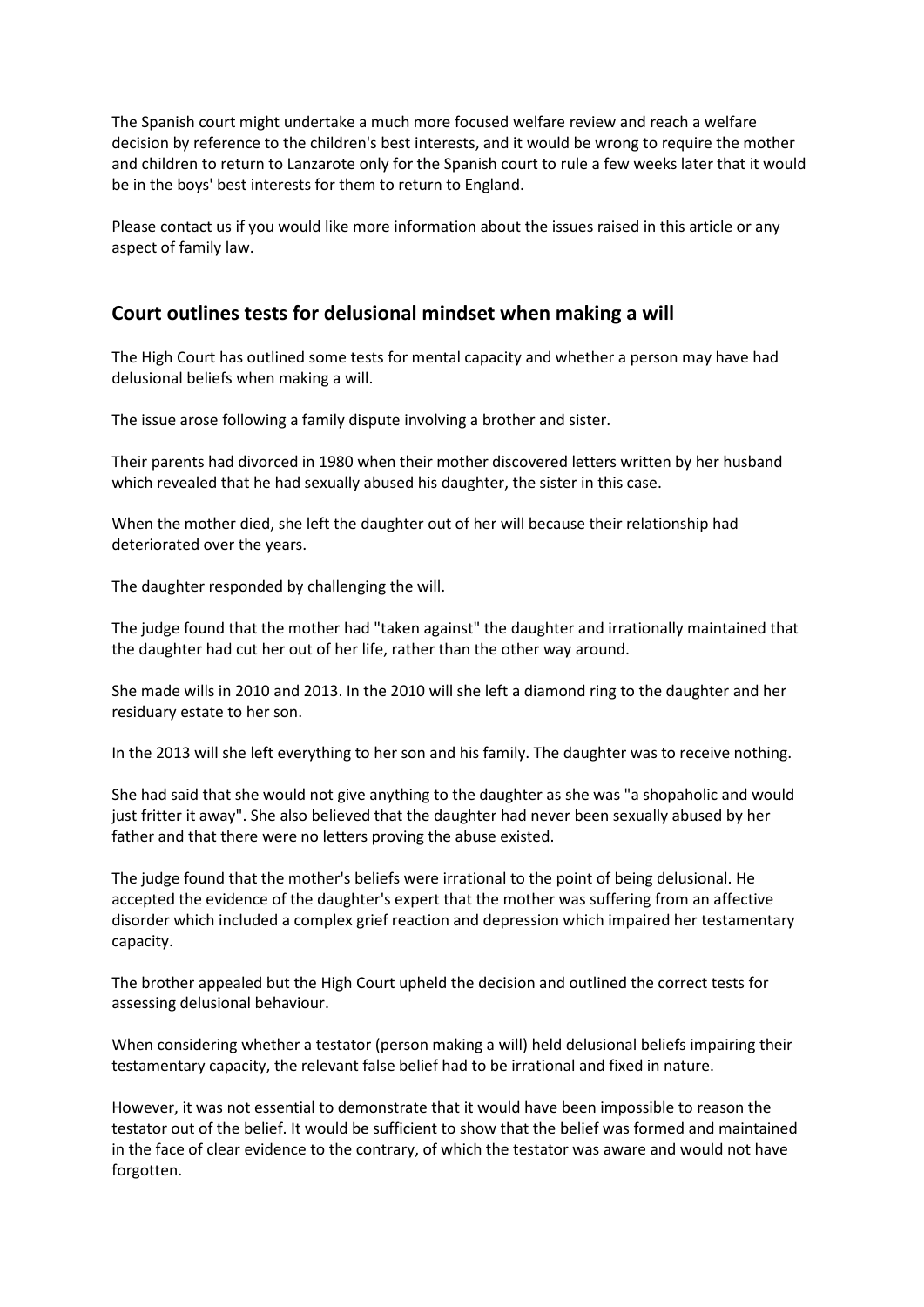The case was adjourned to allow the brother and sister time to reach an amicable agreement without the stress and cost of further court proceedings.

Please contact us if you would like more information about the issues raised in this article or any aspect of wills and probate.

## **Wife fails to overturn divorce obtained by husband in China**

The Family Court has rejected a wife's application to overturn a divorce obtained by her husband in China.

It held that the husband had taken reasonable steps to notify her of the proceedings and she had had reasonable opportunity to take part but had declined to do so.

The wife was 34 and of Polish origin. The husband was 45 and Chinese. They married in 2017 and the wife joined the husband's company in a senior role.

The couple based themselves in England but spent time in China for business purposes. The husband's business was very successful, he was considerably wealthy, and the couple's lifestyle was opulent.

However, they separated in early 2019 and the wife was dismissed from the business. The husband supported her financially for a few months but then closed their joint account and provided nothing.

The wife began divorce proceedings in England in May 2019, which became delayed. In the meantime, the husband had returned to live in China and began divorce proceedings there in October 2019.

It was common ground that, the wife was likely to receive no financial relief under a Chinese divorce.

The Chinese court set a hearing for 22 April 2020. The husband did not attempt to notify the wife of the Chinese proceedings until 10 April, when his lawyers emailed her.

He had no postal address for her as she kept it private, having asserted that he was violent against her.

The Chinese court adjourned the case until November. The husband continued to send correspondence to the wife's email address, but she took no part in the proceedings. Following the November hearing, the Chinese court issued a ruling in December permitting the divorce.

The ruling allowed for the wife to appeal but she did not do so.

The wife contended that, under the Family Law Act 1986, the divorce should not be recognised because she was not properly notified of the proceedings or given the chance to participate. She also made allegations against the Chinese legal system.

The court refused the application for several reasons including: